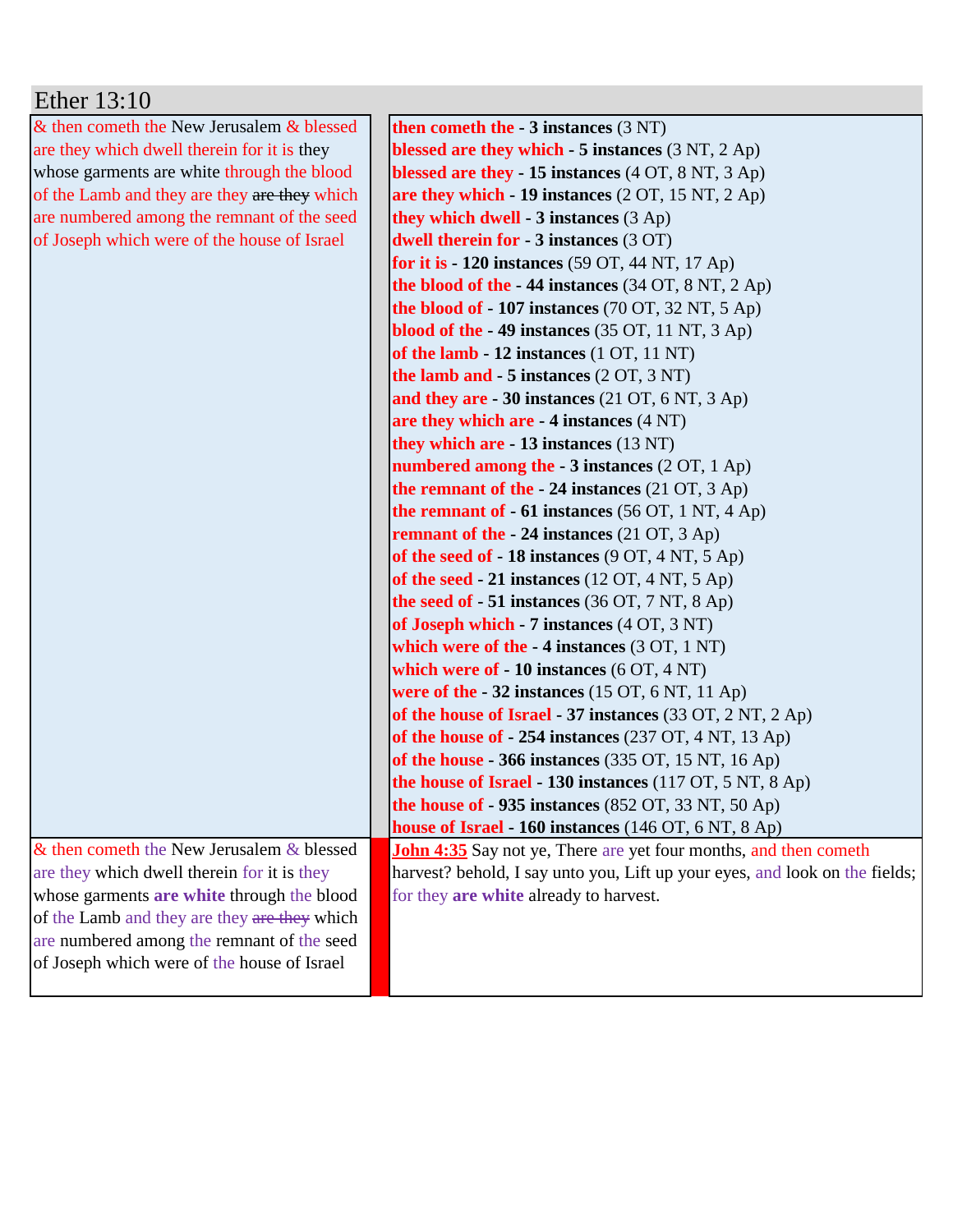| $\&$ then cometh the New Jerusalem $\&$ blessed | Tobit 11:14 And he wept, and said, Blessed art thou, O God, and blessed       |
|-------------------------------------------------|-------------------------------------------------------------------------------|
| are they which dwell therein for it is they     | is thy name for ever; and blessed are all thine holy angels:                  |
| whose garments are white through the blood      |                                                                               |
| of the Lamb and they are they are they which    |                                                                               |
| are numbered among the remnant of the seed      |                                                                               |
| of Joseph which were of the house of Israel     |                                                                               |
| & then cometh the New Jerusalem & blessed       | Psalm 84:4 Blessed are they that dwell in thy house: they will be still       |
| are they which dwell therein for it is they     | praising thee. Selah.                                                         |
| whose garments are white through the blood      |                                                                               |
| of the Lamb and they are they are they which    |                                                                               |
| are numbered among the remnant of the seed      |                                                                               |
| of Joseph which were of the house of Israel     |                                                                               |
| & then cometh the New Jerusalem & blessed       | <b>Romans 4:7</b> Saying, Blessed are they whose iniquities are forgiven, and |
| are they which dwell therein for it is they     | whose sins are covered.                                                       |
| whose garments are white through the blood      |                                                                               |
| of the Lamb and they are they are they which    |                                                                               |
| are numbered among the remnant of the seed      |                                                                               |
| of Joseph which were of the house of Israel     |                                                                               |
| $\&$ then cometh the New Jerusalem $\&$ blessed | <b>Revelation 7:14</b> And I said unto him, Sir, thou knowest. And he said to |
| are they which dwell therein for it is they     | me, These are they which came out of great tribulation, and have washed       |
| whose garments are white through the            | their robes, and made them white in the blood of the Lamb.                    |
| blood of the Lamb and they are they are they-   |                                                                               |
| which are numbered among the remnant of         |                                                                               |
| the seed of Joseph which were of the house of   |                                                                               |
| Israel                                          |                                                                               |
| & then cometh the New Jerusalem & blessed       | Leviticus 26:32 And I will bring the land into desolation: and your           |
| are they which dwell therein for it is they     | enemies which dwell therein shall be astonished at it.                        |
| whose garments are white through the blood      |                                                                               |
| of the Lamb and they are they are they which    |                                                                               |
| are numbered among the remnant of the seed      |                                                                               |
| of Joseph which were of the house of Israel     |                                                                               |
| $&$ then cometh the New Jerusalem $&$ blessed   | <b>Revelation 13:12</b> And he exerciseth all the power of the first beast    |
| are they which dwell therein for it is they     | before him, and causeth the earth and them which dwell therein to             |
| whose garments are white through the blood      | worship the first beast, whose deadly wound was healed.                       |
| of the Lamb and they are they are they which    |                                                                               |
| are numbered among the remnant of the seed      |                                                                               |
| of Joseph which were of the house of Israel     |                                                                               |
|                                                 |                                                                               |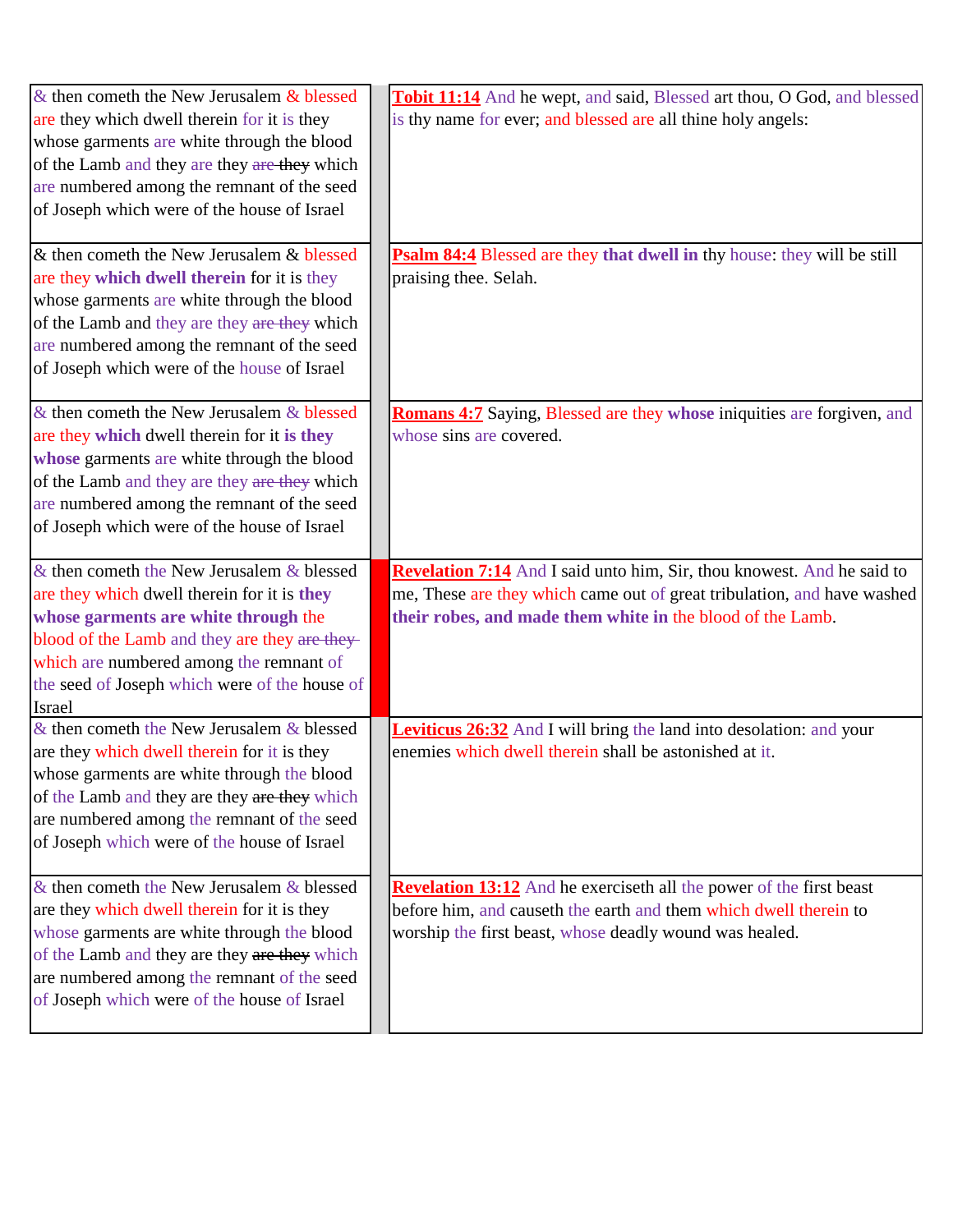| & then cometh the New Jerusalem & blessed<br>are they which dwell therein for it is they<br>whose garments are white through the blood<br>of the Lamb and they are they are they which<br>are numbered among the remnant of the seed<br>of Joseph which were of the house of Israel   | Micah 7:13 Notwithstanding the land shall be desolate because of them<br>that dwell therein, for the fruit of their doings.                                                                                                                           |
|---------------------------------------------------------------------------------------------------------------------------------------------------------------------------------------------------------------------------------------------------------------------------------------|-------------------------------------------------------------------------------------------------------------------------------------------------------------------------------------------------------------------------------------------------------|
| & then cometh the New Jerusalem & blessed<br>are they which dwell therein for it is they<br>whose garments are white through the blood<br>of the Lamb and they are they are they which<br>are numbered among the remnant of the seed<br>of Joseph which were of the house of Israel   | <b>Deuteronomy 7:25</b> The graven images of their gods shall ye burn with<br>fire: thou shalt not desire the silver or gold that is on them, nor take it<br>unto thee, lest thou be snared therein: for it is an abomination to the<br>LORD thy God. |
| & then cometh the New Jerusalem & blessed<br>are they which dwell therein for it is they<br>whose garments are white through the blood<br>of the Lamb and they are they are they which<br>are numbered among the remnant of the seed<br>of Joseph which were of the house of Israel   | Hebrews 13:20 Now the God of peace, that brought again from the dead<br>our Lord Jesus, that great shepherd of the sheep, through the blood of the<br>everlasting covenant,                                                                           |
| & then cometh the New Jerusalem & blessed<br>are they which dwell therein for it is they<br>whose garments are white through the blood<br>of the Lamb and they are they are they which<br>are numbered among the remnant of the seed<br>of Joseph which were of the house of Israel   | <b>Colossians 1:20</b> And, having made peace through the blood of his cross,<br>by him to reconcile all things unto himself; by him, I say, whether they<br>be things in earth, or things in heaven.                                                 |
| & then cometh the New Jerusalem $&$ blessed<br>are they which dwell therein for it is they<br>whose garments are white through the blood<br>of the Lamb and they are they are they which<br>are numbered among the remnant of the seed<br>of Joseph which were of the house of Israel | <b>Revelation 12:11</b> And they overcame him by the blood of the Lamb, and<br>by the word of their testimony; and they loved not their lives unto the<br>death.                                                                                      |
| & then cometh the New Jerusalem & blessed<br>are they which dwell therein for it is they<br>whose garments are white through the blood<br>of the Lamb and they are they are they which<br>are numbered among the remnant of the seed<br>of Joseph which were of the house of Israel   | Revelation 19:9 And he saith unto me, Write, Blessed are they which<br>are called unto the marriage supper of the Lamb. And he saith unto me,<br>These are the true sayings of God.                                                                   |